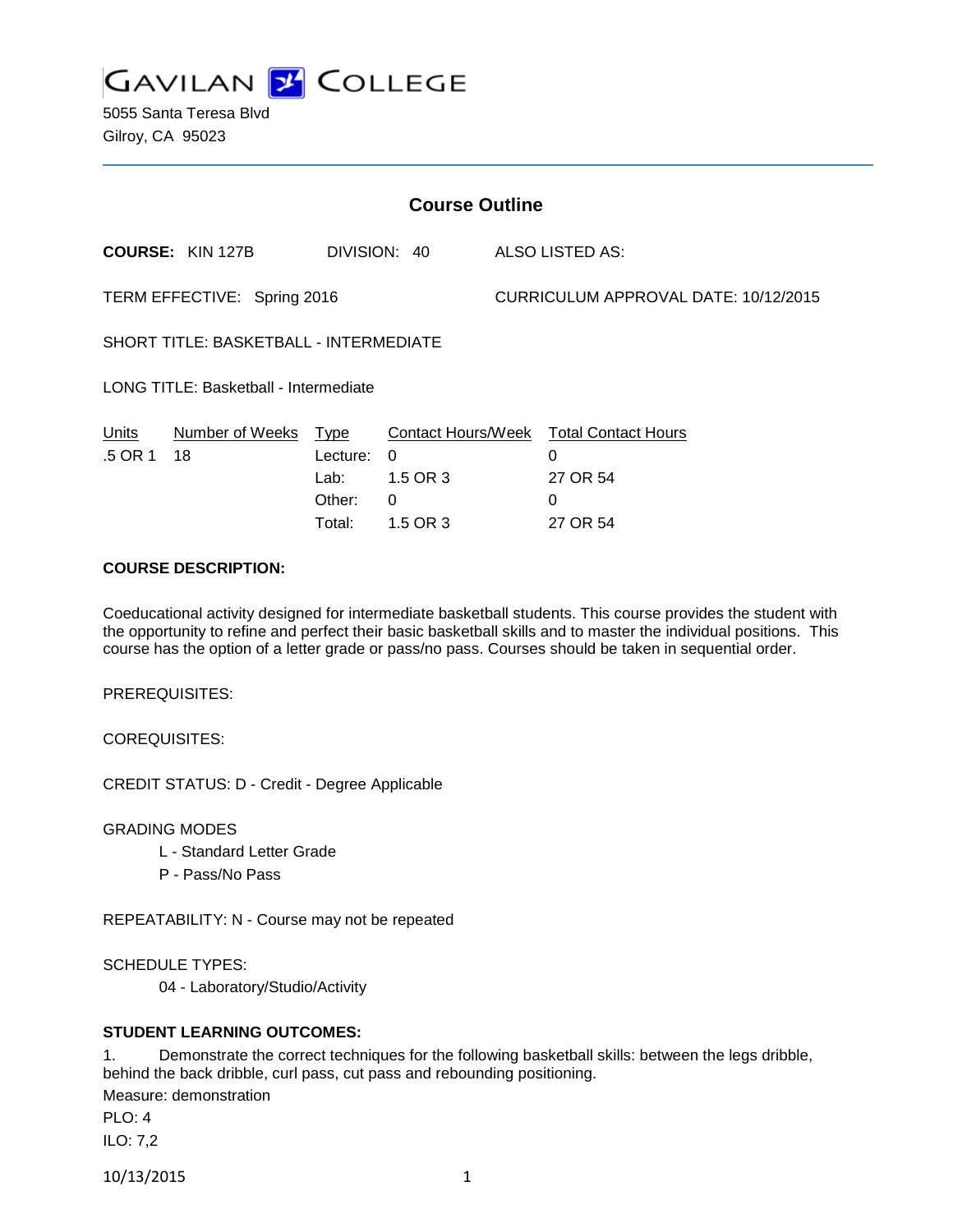GE-LO: E1 Anticipated Year of Assessment: 2015-16

2. Utilize and explain the correct off-ball/help defensive stance and court positioning. Measure: demonstration, discussion, quiz

PLO: 4,7 ILO: 7,2,1,4 GE-LO: E1,A1,A2 Anticipated Year of Assessment: 2015-16

3. Explain and demonstrate the skills for guard, forward and post play. Measure: oral quiz, written exam, discussion, demonstration PLO: 4,7 ILO: 7,2,1,4 GE-LO: E1,A1,A2 Anticipated Year of Assessment: 2015-16

# PROGRAM LEARNING OUTCOMES:

After completing the Kinesiology major a student will be able to:

1. List and describe five career options available in the field of kinesiology.

2. Describe and critically analyze the role of physical activity and its impact on health, society and quality of life.

3. Discuss the history and broad content within the discipline of kinesiology and develop skills to enable the synthesis of concepts across disciplines.

4. Identify critical elements of motor skill performance, combine motor skills into appropriate sequences for the purpose of improving skill learning, and demonstrate competent motor skill performance in a variety of physical activities.

5. Identify the skeletal and muscular structures of the human body.

6. Utilize measurement concepts (qualitative and quantitative) to assess student/client

performance and program effectiveness.

7. Describe and demonstrate effective verbal and nonverbal communication skills.

# **CONTENT, STUDENT PERFORMANCE OBJECTIVES, OUT-OF-CLASS ASSIGNMENTS**

# Curriculum Approval Date: 10/12/2015

4.5 - 9 Hours Content: Course overview, including learning outcomes, class requirements and grading. Review dribbling, including the cross-over and hesitation dribbles, using both the dominate and nondominate hand. Introduce dribbling between the legs and behind the back. Practice two ball dribbling techniques. Review the bounce pass, chest pass and two-hand overhand pass. Introduce the curl pass, cut pass and baseball pass. Review the jump stop and stride stop and the different types of pivots. Incorporate these skills using a variety of practice drills.

Student Performance Objectives (SPO): Demonstrate dribbling between the legs and behind the back. Use two basketballs to demonstrate one's dribbling skills. Demonstrate the curl pass and cut pass by accurately passing to teammates. Explain when and why these skills would be used.

Out-of-Class Assignments:

4.5 - 9 Hours Content: Review all types of dribbling and passing techniques. Review proper shooting techniques for the right and left handed lay-up, the set shot and the jump shot. Introduce the elbow shooting series focusing on the inside foot and pivot. Emphasis will be on footwork, stance, balance and active hands. Introduce proper blocking out and rebounding techniques and incorporate the numbers rebounding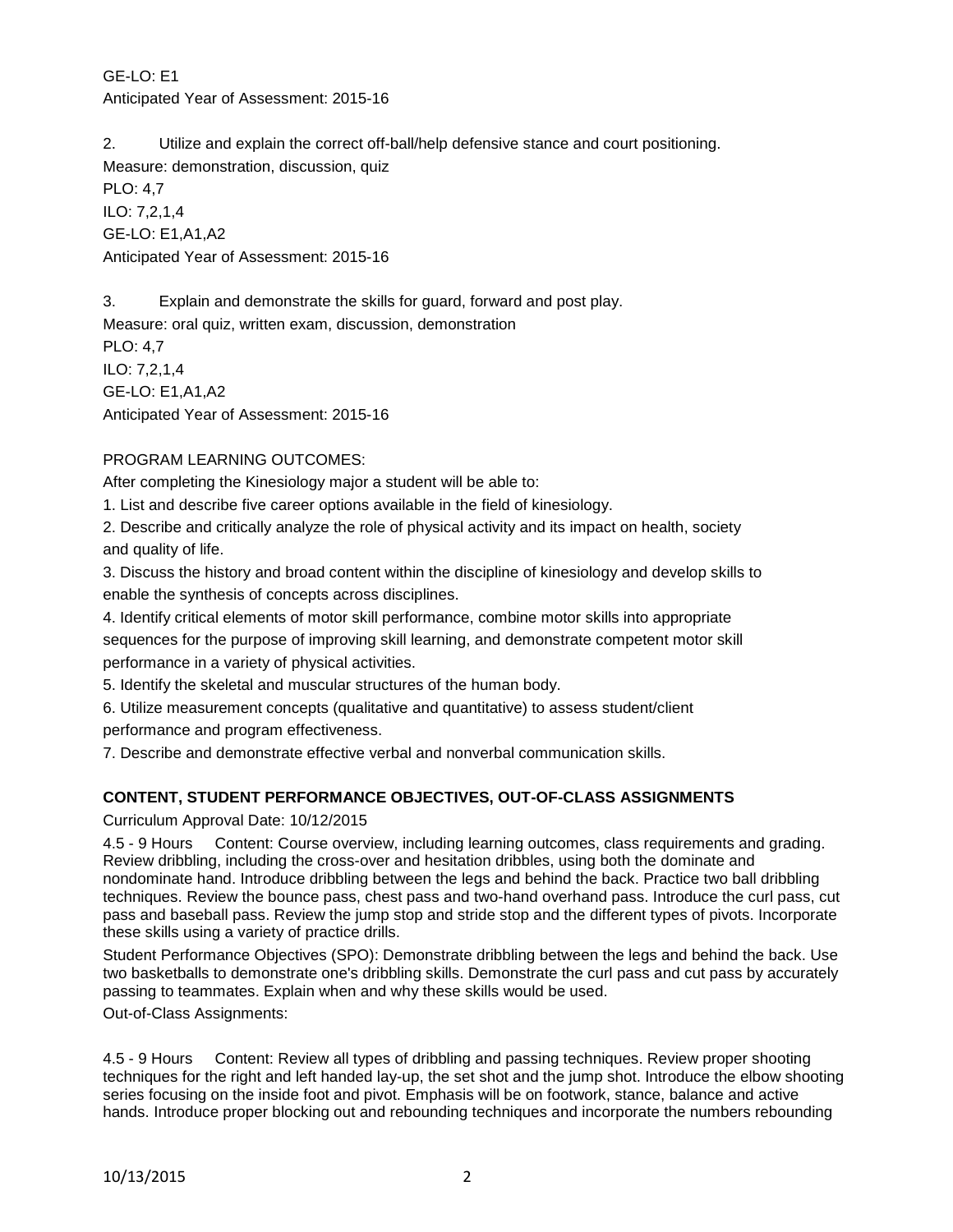drill to practice these skills. Continue to work on skill building by incorporating a variety of activities which allow the students to practice all skills learned to date.

Student Performance Objectives (SPO): Demonstrate proper blocking out and rebounding techniques. Utilize a variety of dribbles, passes, shots, stops and pivots during class drills. Participate in class activities. Out-of-Class Assignments:

4.5 - 9 Hours Content: Practice free throw shooting. Review basic on-ball defense and present basic offball/help defensive principles, including the rules. Continue practicing all skills learned to date

Student Performance Objectives (SPO): Demonstrate the basic off-ball/help defensive position. Explain the rules related to guarding. Participate in class activities utilizing the correct techniques for all skills learned to date.

Out-of-Class Assignments:

### 6 - 12 Hours

Content: Review the basic off-ball defensive position. Presentation on the skills required for guard (ball handling and handling pressure), forward (shooting, passing and rebounding) and post (establishing position and learning angles) play. Opportunities to practice these moves against a defender will be provided.

Student Performance Objectives (SPO): Explain and demonstrate the skills required for guard, forward and post play. Employ all basketball skills learned to date, using both the dominate and nondominate hand. Participate in class activities.

Out-of-Class Assignments:

#### 6 - 12 Hours

Content: Review the skills required for guard, forward and post play. Continue to work on skill building by practicing all skills in a variety of drill and game-like activities. Utilize multi-purpose drills such as 2 on 1 and 3 on 2 which will allow students to develop their dribbling, passing, shooting, rebounding and defending skills. Skill testing.

Student Performance Objectives (SPO): Utilize the correct techniques when performing all basketball skills. Participate in class activities, including skill testing.

### **METHODS OF INSTRUCTION:**

guided practice, demonstration, discussion

### **METHODS OF EVALUATION:**

Category 1 - The types of writing assignments required: Percent range of total grade: % to %

If this is a degree applicable course, but substantial writing assignments are NOT appropriate, indicate reason

Course primarily involves skill demonstration or problem solving

Category 2 - The problem-solving assignments required: Percent range of total grade: % to %

Category 3 - The types of skill demonstrations required: Percent range of total grade: 35 % to 60 % Performance Exams

Category 4 - The types of objective examinations used in the course:

10/13/2015 3